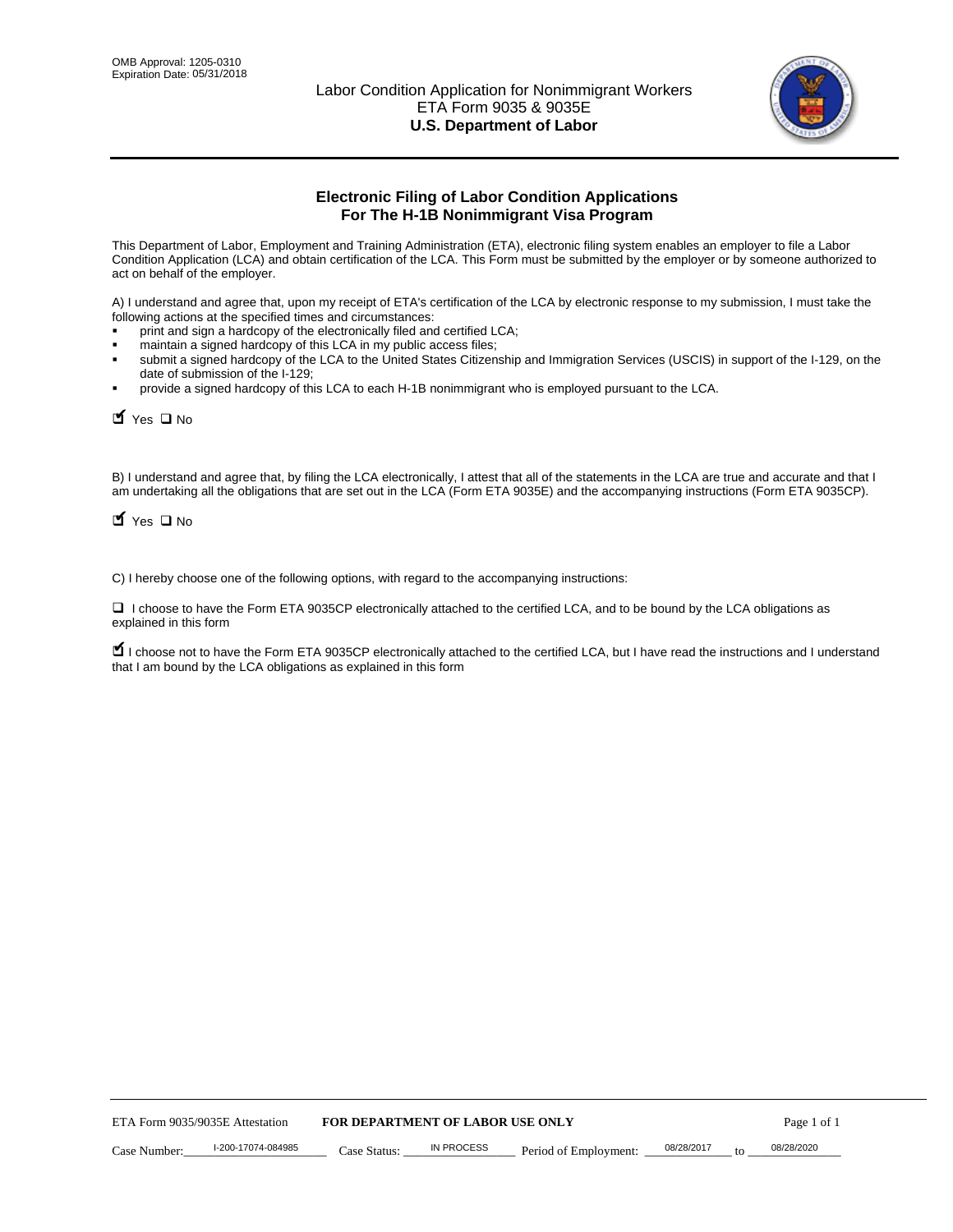# Labor Condition Application for Nonimmigrant Workers ETA Form 9035 & 9035E **U.S. Department of Labor**



*Please read and review the filing instructions carefully before completing the ETA Form 9035 or 9035E. A copy of the instructions can be found at http://www.foreignlaborcert.doleta.gov/. In accordance with Federal Regulations at 20 CFR 655.730(b), incomplete or obviously inaccurate Labor Condition Applications (LCAs) will not be certified by the Department of Labor. If the employer has received permission from the Administrator of the Office of Foreign Labor Certification to submit this form non-electronically, ALL required fields/items containing an asterisk ( \* ) must be completed as well as any fields/items where a response is conditional as indicated by the section ( § ) symbol.* 

# **A. Employment-Based Nonimmigrant Visa Information**

1. Indicate the type of visa classification supported by this application *(Write classification symbol)*: \*

### **B. Temporary Need Information**

| 1. Indicate the type of visa classification supported by this application (Write classification symbol): *                                                              |                                               |                                                 |                                      | $H-1B$                    |  |
|-------------------------------------------------------------------------------------------------------------------------------------------------------------------------|-----------------------------------------------|-------------------------------------------------|--------------------------------------|---------------------------|--|
| <b>B. Temporary Need Information</b>                                                                                                                                    |                                               |                                                 |                                      |                           |  |
| 1. Job Title *<br>PROGRAMMER/ANALYST                                                                                                                                    |                                               |                                                 |                                      |                           |  |
| 2. SOC (ONET/OES) code *<br>3. SOC (ONET/OES) occupation title *                                                                                                        |                                               |                                                 |                                      |                           |  |
| 15-1131                                                                                                                                                                 | <b>COMPUTER PROGRAMMERS</b>                   |                                                 |                                      |                           |  |
| 4. Is this a full-time position? *                                                                                                                                      |                                               |                                                 | <b>Period of Intended Employment</b> |                           |  |
| $\blacksquare$ Yes<br>$\square$ No                                                                                                                                      | 5. Begin Date *<br>08/28/2017<br>(mm/dd/yyyy) |                                                 | 6. End Date *<br>(mm/dd/yyyy)        | 08/28/2020                |  |
| 7. Worker positions needed/basis for the visa classification supported by this application                                                                              |                                               |                                                 |                                      |                           |  |
| Total Worker Positions Being Requested for Certification *<br>1                                                                                                         |                                               |                                                 |                                      |                           |  |
| Basis for the visa classification supported by this application<br>(indicate the total workers in each applicable category based on the total workers identified above) |                                               |                                                 |                                      |                           |  |
| 1<br>a. New employment *                                                                                                                                                |                                               | 0                                               | d. New concurrent employment *       |                           |  |
| b. Continuation of previously approved employment *<br>0<br>without change with the same employer                                                                       | 0                                             | e. Change in employer *                         |                                      |                           |  |
| 0<br>c. Change in previously approved employment *                                                                                                                      |                                               | 0                                               | f. Amended petition *                |                           |  |
| C. Employer Information                                                                                                                                                 |                                               |                                                 |                                      |                           |  |
| 1. Legal business name *<br>MARLABS, INC.                                                                                                                               |                                               |                                                 |                                      |                           |  |
| 2. Trade name/Doing Business As (DBA), if applicable NA                                                                                                                 |                                               |                                                 |                                      |                           |  |
| 3. Address 1 *<br>1 CORPORATE PLACE SOUTH FL3                                                                                                                           |                                               |                                                 |                                      |                           |  |
| 4. Address 2<br>NA.                                                                                                                                                     |                                               |                                                 |                                      |                           |  |
| 5. City *<br><b>PISCATAWAY</b>                                                                                                                                          |                                               | $\overline{6. \quad \text{State}}^*_{\quad NJ}$ |                                      | 7. Postal code *<br>08854 |  |
| 8. Country *<br>UNITED STATES OF AMERICA                                                                                                                                |                                               | 9. Province<br><b>NA</b>                        |                                      |                           |  |
| 10. Telephone number * 7326941000<br>11. Extension $N/A$                                                                                                                |                                               |                                                 |                                      |                           |  |
| 12. Federal Employer Identification Number (FEIN from IRS) *<br>13. NAICS code (must be at least 4-digits) *<br>541816287<br>541511                                     |                                               |                                                 |                                      |                           |  |
| ETA Form 9035/9035E                                                                                                                                                     | FOR DEPARTMENT OF LABOR USE ONLY              |                                                 |                                      | Page 1 of 5               |  |

# **C. Employer Information**

| 1. Legal business name *<br>MARLABS, INC.                    |                                              |                           |
|--------------------------------------------------------------|----------------------------------------------|---------------------------|
| 2. Trade name/Doing Business As (DBA), if applicable NA      |                                              |                           |
| 3. Address 1 *<br>1 CORPORATE PLACE SOUTH FL3                |                                              |                           |
| 4. Address 2<br><b>NA</b>                                    |                                              |                           |
| 5. City *<br><b>PISCATAWAY</b>                               | 6. State *<br><b>NJ</b>                      | 7. Postal code *<br>08854 |
| 8. Country *                                                 | 9. Province                                  |                           |
| UNITED STATES OF AMERICA                                     | NA.                                          |                           |
| 10. Telephone number *<br>7326941000                         | 11. Extension<br>N/A                         |                           |
| 12. Federal Employer Identification Number (FEIN from IRS) * | 13. NAICS code (must be at least 4-digits) * |                           |
| 541816287                                                    | 541511                                       |                           |

# ETA Form 9035/9035E **FOR DEPARTMENT OF LABOR USE ONLY** Page 1 of 5<br>Case Number: 1-200-17074-084985 Case Status: IN PROCESS Period of Employment: 08/28/2017 to 08/28/2020

Case Number: 1-200-17074-084985 Case Status: IN PROCESS Period of Employment: 08/28/2017 to 08/28/2020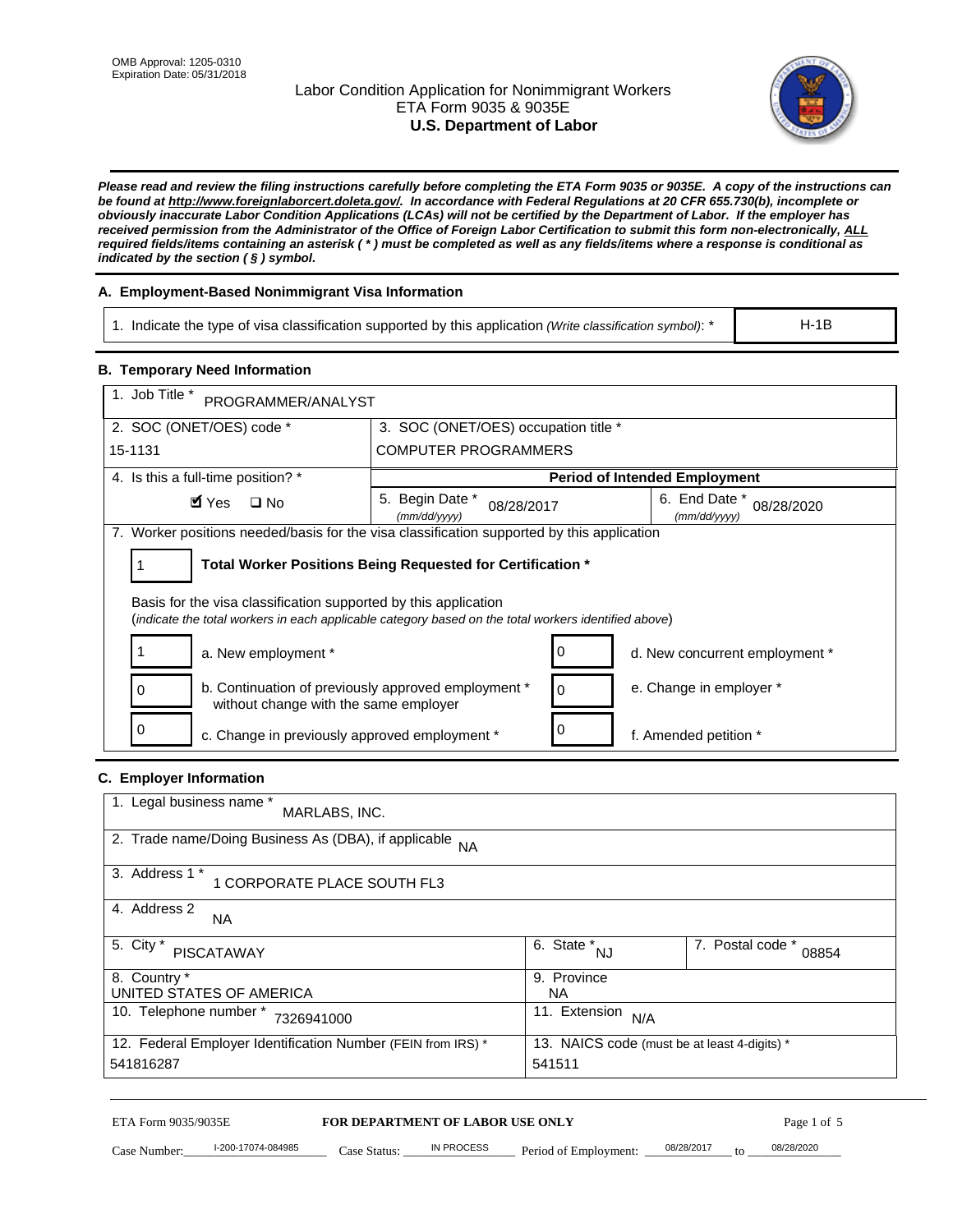

# **D. Employer Point of Contact Information**

**Important Note**: The information contained in this Section must be that of an employee of the employer who is authorized to act on behalf of the employer in labor certification matters. The information in this Section must be different from the agent or attorney information listed in Section E, unless the attorney is an employee of the employer.

| 1. Contact's last (family) name *                  | 2. First (given) name * |                                | 3. Middle name(s) *       |  |
|----------------------------------------------------|-------------------------|--------------------------------|---------------------------|--|
| <b>VIDYADHARAN</b>                                 | <b>SANJAY</b>           |                                | <b>NA</b>                 |  |
| 4. Contact's job title *<br><b>GENERAL COUNSEL</b> |                         |                                |                           |  |
| 5. Address 1 *<br>ONE CORPORATE PLACE SOUTH FL3    |                         |                                |                           |  |
| 6. Address 2<br>N/A                                |                         |                                |                           |  |
| 7. City $*$<br>PISCATAWAY                          |                         | $\overline{8}$ . State *<br>NJ | 9. Postal code *<br>08854 |  |
| 10. Country *<br>UNITED STATES OF AMERICA          |                         | 11. Province<br><b>NA</b>      |                           |  |
| Extension<br>12. Telephone number *<br>13.         |                         | 14. E-Mail address             |                           |  |
| 7326941000<br>1600                                 |                         | SANJAY@MARLABS.COM             |                           |  |

# **E. Attorney or Agent Information (If applicable)**

| VIDYADHARAN                                                                                                                                         | SANJAY                           |                                           |                                          | <b>NA</b>        |                                                      |             |
|-----------------------------------------------------------------------------------------------------------------------------------------------------|----------------------------------|-------------------------------------------|------------------------------------------|------------------|------------------------------------------------------|-------------|
| 4. Contact's job title * GENERAL COUNSEL                                                                                                            |                                  |                                           |                                          |                  |                                                      |             |
| 5. Address 1 * ONE CORPORATE PLACE SOUTH FL3                                                                                                        |                                  |                                           |                                          |                  |                                                      |             |
| 6. Address 2<br>N/A                                                                                                                                 |                                  |                                           |                                          |                  |                                                      |             |
| 7. City * PISCATAWAY                                                                                                                                |                                  | $\overline{\phantom{a}}$ 8. State $^*$ NJ |                                          | 9. Postal code * | 08854                                                |             |
| 10. Country *<br>UNITED STATES OF AMERICA                                                                                                           |                                  | 11. Province<br><b>NA</b>                 |                                          |                  |                                                      |             |
| 12. Telephone number *<br>7326941000                                                                                                                | 13. Extension<br>1600            |                                           | 14. E-Mail address<br>SANJAY@MARLABS.COM |                  |                                                      |             |
| E. Attorney or Agent Information (If applicable)                                                                                                    |                                  |                                           |                                          |                  |                                                      |             |
| 1. Is the employer represented by an attorney or agent in the filing of this application? *<br>If "Yes", complete the remainder of Section E below. |                                  |                                           |                                          |                  | $\Box$ Yes                                           | <b>M</b> No |
| 2. Attorney or Agent's last (family) name §                                                                                                         | 3. First (given) name §          |                                           |                                          |                  | 4. Middle name(s) $\sqrt{s}$                         |             |
| N/A                                                                                                                                                 | N/A                              |                                           |                                          | N/A              |                                                      |             |
| 5. Address 1 $\frac{1}{9}$ N/A                                                                                                                      |                                  |                                           |                                          |                  |                                                      |             |
| 6. Address 2<br>N/A                                                                                                                                 |                                  |                                           |                                          |                  |                                                      |             |
| 7. City §<br>N/A                                                                                                                                    |                                  | 8. State §<br>N/A                         |                                          | N/A              | 9. Postal code §                                     |             |
| 10. Country §<br>N/A                                                                                                                                |                                  | 11. Province<br>N/A                       |                                          |                  |                                                      |             |
| 12. Telephone number §                                                                                                                              | 13. Extension                    | 14. E-Mail address                        |                                          |                  |                                                      |             |
| N/A                                                                                                                                                 | N/A                              | N/A                                       |                                          |                  |                                                      |             |
| 15. Law firm/Business name §                                                                                                                        |                                  |                                           | 16. Law firm/Business FEIN §             |                  |                                                      |             |
| N/A                                                                                                                                                 |                                  |                                           | N/A                                      |                  |                                                      |             |
| 17. State Bar number (only if attorney) §                                                                                                           |                                  |                                           | standing (only if attorney) §            |                  | 18. State of highest court where attorney is in good |             |
| N/A                                                                                                                                                 |                                  | N/A                                       |                                          |                  |                                                      |             |
| 19. Name of the highest court where attorney is in good standing (only if attorney) §                                                               |                                  |                                           |                                          |                  |                                                      |             |
| N/A                                                                                                                                                 |                                  |                                           |                                          |                  |                                                      |             |
|                                                                                                                                                     |                                  |                                           |                                          |                  |                                                      |             |
|                                                                                                                                                     |                                  |                                           |                                          |                  |                                                      |             |
|                                                                                                                                                     |                                  |                                           |                                          |                  |                                                      |             |
|                                                                                                                                                     |                                  |                                           |                                          |                  |                                                      |             |
|                                                                                                                                                     |                                  |                                           |                                          |                  |                                                      |             |
|                                                                                                                                                     |                                  |                                           |                                          |                  |                                                      |             |
|                                                                                                                                                     |                                  |                                           |                                          |                  |                                                      |             |
| ETA Form 9035/9035E                                                                                                                                 | FOR DEPARTMENT OF LABOR USE ONLY |                                           |                                          |                  | Page 2 of 5                                          |             |
| I-200-17074-084985                                                                                                                                  | IN PROCESS                       |                                           |                                          | 08/28/2017       | 08/28/2020                                           |             |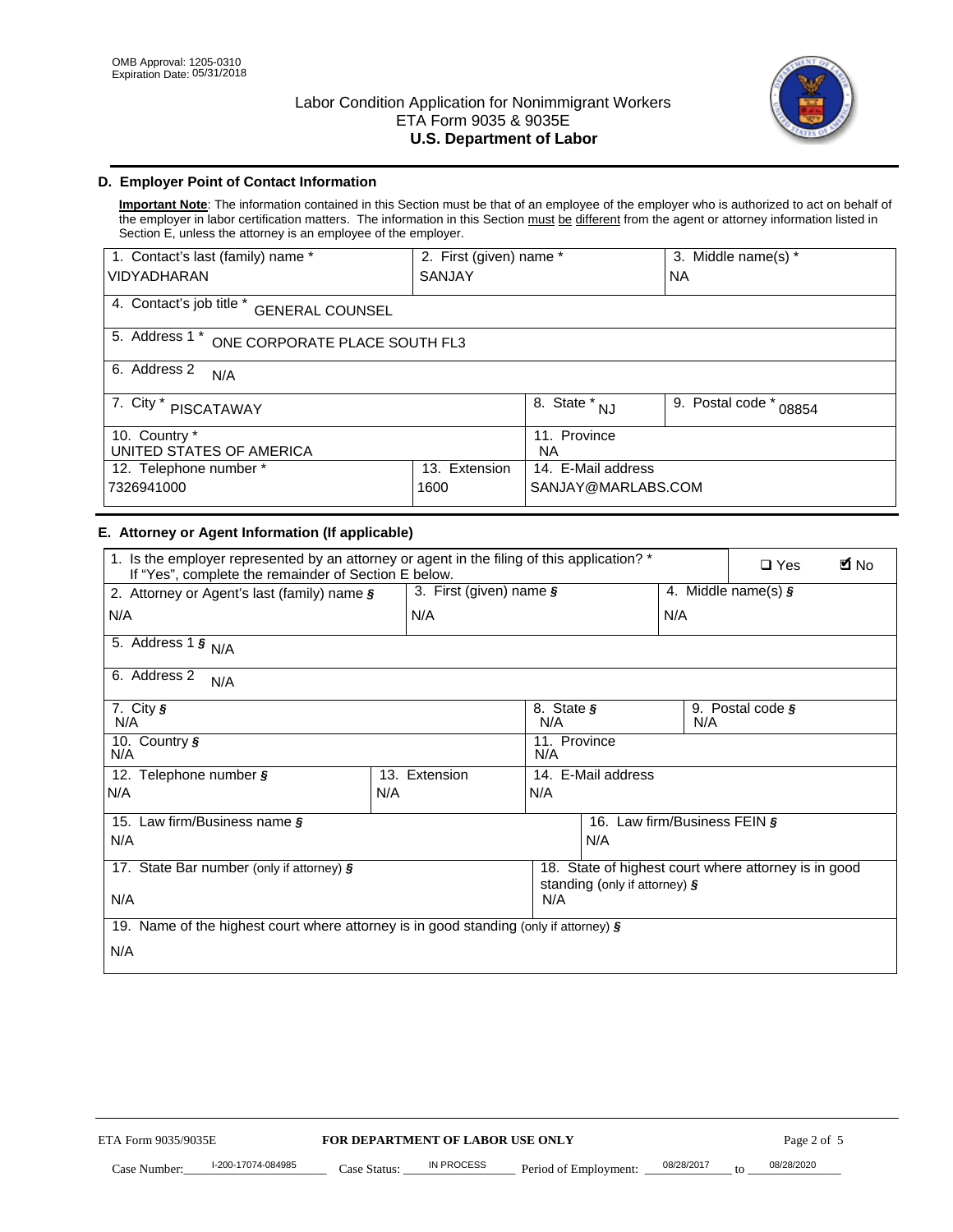**F. Rate of Pay** 

# Labor Condition Application for Nonimmigrant Workers ETA Form 9035 & 9035E **U.S. Department of Labor**



| <b>F.</b> Rate of Pay          |                                                  |
|--------------------------------|--------------------------------------------------|
| 1. Wage Rate (Required)        | 2. Per: (Choose only one) *                      |
| 75800.00<br>From: \$<br>$\ast$ |                                                  |
| N/A<br>To: \$                  | □ Week □ Bi-Weekly □ Month ■ Year<br>$\Box$ Hour |

## **G. Employment and Prevailing Wage Information**

#### *a. Place of Employment 1*

| From: \$                                                                                                                                                                                                                                                                                                                                                                                                                                                                                                                                                                                                                                                                                                                                                                                                                                                              | 75800.00<br>$\ast$<br>To: $\S$<br>N/A                                                                                                                                                                                                                                                                                                                                                                                                                                                                                                                                                                                                                                                                                                | $\Box$ Hour                                                                              | $\Box$ Week $\Box$ Bi-Weekly                                | $\blacksquare$ Year<br>$\Box$ Month |
|-----------------------------------------------------------------------------------------------------------------------------------------------------------------------------------------------------------------------------------------------------------------------------------------------------------------------------------------------------------------------------------------------------------------------------------------------------------------------------------------------------------------------------------------------------------------------------------------------------------------------------------------------------------------------------------------------------------------------------------------------------------------------------------------------------------------------------------------------------------------------|--------------------------------------------------------------------------------------------------------------------------------------------------------------------------------------------------------------------------------------------------------------------------------------------------------------------------------------------------------------------------------------------------------------------------------------------------------------------------------------------------------------------------------------------------------------------------------------------------------------------------------------------------------------------------------------------------------------------------------------|------------------------------------------------------------------------------------------|-------------------------------------------------------------|-------------------------------------|
| G. Employment and Prevailing Wage Information<br>Important Note: It is important for the employer to define the place of intended employment with as much geographic specificity as possible<br>The place of employment address listed below must be a physical location and cannot be a P.O. Box. The employer may use this section<br>to identify up to three (3) physical locations and corresponding prevailing wages covering each location where work will be performed and<br>the electronic system will accept up to 3 physical locations and prevailing wage information. If the employer has received approval from the<br>Department of Labor to submit this form non-electronically and the work is expected to be performed in more than one location, an<br>attachment must be submitted in order to complete this section.<br>a. Place of Employment 1 |                                                                                                                                                                                                                                                                                                                                                                                                                                                                                                                                                                                                                                                                                                                                      |                                                                                          |                                                             |                                     |
| 1. Address 1 *<br>1 COMMVAULT WAY<br>2. Address 2                                                                                                                                                                                                                                                                                                                                                                                                                                                                                                                                                                                                                                                                                                                                                                                                                     |                                                                                                                                                                                                                                                                                                                                                                                                                                                                                                                                                                                                                                                                                                                                      |                                                                                          |                                                             |                                     |
| 3. City $*$<br><b>TINTON FALLS</b><br>5. State/District/Territory *<br><b>NJ</b>                                                                                                                                                                                                                                                                                                                                                                                                                                                                                                                                                                                                                                                                                                                                                                                      |                                                                                                                                                                                                                                                                                                                                                                                                                                                                                                                                                                                                                                                                                                                                      |                                                                                          | 4. County *<br>MONMOUTH COUNTY<br>6. Postal code *<br>07724 |                                     |
| 7. Agency which issued prevailing wage §<br>N/A                                                                                                                                                                                                                                                                                                                                                                                                                                                                                                                                                                                                                                                                                                                                                                                                                       | Prevailing Wage Information (corresponding to the place of employment location listed above)                                                                                                                                                                                                                                                                                                                                                                                                                                                                                                                                                                                                                                         | N/A                                                                                      | 7a. Prevailing wage tracking number (if applicable) §       |                                     |
| 8. Wage level *<br>$\Box$<br>9. Prevailing wage *<br>S                                                                                                                                                                                                                                                                                                                                                                                                                                                                                                                                                                                                                                                                                                                                                                                                                | <b>M</b><br>$\Box$<br>III<br>75795.00                                                                                                                                                                                                                                                                                                                                                                                                                                                                                                                                                                                                                                                                                                | $\Box$ IV<br>$\Box$ N/A<br>10. Per: (Choose only one) *<br>$\Box$ Hour<br>$\square$ Week | □ Bi-Weekly                                                 | ■ Year<br>$\Box$ Month              |
| 11. Prevailing wage source (Choose only one) *<br>11a. Year source published *                                                                                                                                                                                                                                                                                                                                                                                                                                                                                                                                                                                                                                                                                                                                                                                        | <b>¤</b> OES<br><b>CBA</b><br>$\Box$<br>11b. If "OES", and SWA/NPC did not issue prevailing wage OR "Other" in question 11,                                                                                                                                                                                                                                                                                                                                                                                                                                                                                                                                                                                                          | □ SCA<br>DBA<br>$\Box$                                                                   | □                                                           | Other                               |
| 2016                                                                                                                                                                                                                                                                                                                                                                                                                                                                                                                                                                                                                                                                                                                                                                                                                                                                  | specify source $\boldsymbol{\S}$<br>OFLC ONLINE DATA CENTER                                                                                                                                                                                                                                                                                                                                                                                                                                                                                                                                                                                                                                                                          |                                                                                          |                                                             |                                     |
| H. Employer Labor Condition Statements<br>Important Note: In order for your application to be processed, you MUST read Section H of the Labor Condition Application - General<br>Instructions Form ETA 9035CP under the heading "Employer Labor Condition Statements" and agree to all four (4) labor condition statements<br>summarized below:<br>(1)<br>(2)<br>workers similarly employed.<br>(3)<br>employment.<br>(4)<br>1. <i>I have read and agree to</i> Labor Condition Statements 1, 2, 3, and 4 above and as fully explained in Section H<br>of the Labor Condition Application - General Instructions - Form ETA 9035CP. *                                                                                                                                                                                                                                 | Wages: Pay nonimmigrants at least the local prevailing wage or the employer's actual wage, whichever is higher, and pay for non-<br>productive time. Offer nonimmigrants benefits on the same basis as offered to U.S. workers.<br><b>Working Conditions:</b> Provide working conditions for nonimmigrants which will not adversely affect the working conditions of<br>Strike, Lockout, or Work Stoppage: There is no strike, lockout, or work stoppage in the named occupation at the place of<br>Notice: Notice to union or to workers has been or will be provided in the named occupation at the place of employment. A copy of<br>this form will be provided to each nonimmigrant worker employed pursuant to the application. |                                                                                          |                                                             | <b>Ø</b> Yes<br>$\square$ No        |
| ETA Form 9035/9035E<br>I-200-17074-084985<br>Case Number:                                                                                                                                                                                                                                                                                                                                                                                                                                                                                                                                                                                                                                                                                                                                                                                                             | <b>FOR DEPARTMENT OF LABOR USE ONLY</b><br>IN PROCESS<br>Case Status: .                                                                                                                                                                                                                                                                                                                                                                                                                                                                                                                                                                                                                                                              | Period of Employment:                                                                    | 08/28/2017                                                  | Page 3 of 5<br>08/28/2020           |

#### **H. Employer Labor Condition Statements**

- (1) **Wages:** Pay nonimmigrants at least the local prevailing wage or the employer's actual wage, whichever is higher, and pay for nonproductive time. Offer nonimmigrants benefits on the same basis as offered to U.S. workers.
- (2) **Working Conditions:** Provide working conditions for nonimmigrants which will not adversely affect the working conditions of workers similarly employed.
- (3) **Strike, Lockout, or Work Stoppage:** There is no strike, lockout, or work stoppage in the named occupation at the place of employment.
- (4) **Notice:** Notice to union or to workers has been or will be provided in the named occupation at the place of employment. A copy of this form will be provided to each nonimmigrant worker employed pursuant to the application.

| 1. I have read and agree to Labor Condition Statements 1, 2, 3, and 4 above and as fully explained in Section H | Myes ⊡No |  |
|-----------------------------------------------------------------------------------------------------------------|----------|--|
| of the Labor Condition Application – General Instructions – Form ETA 9035CP. *                                  |          |  |

| ETA Form 9035/9035E |                    | <b>FOR DEPARTMENT OF LABOR USE ONLY</b> |            |                       | Page 3 of 5 |    |            |
|---------------------|--------------------|-----------------------------------------|------------|-----------------------|-------------|----|------------|
| Case Number:        | I-200-17074-084985 | Case Status:                            | IN PROCESS | Period of Employment: | 08/28/2017  | to | 08/28/2020 |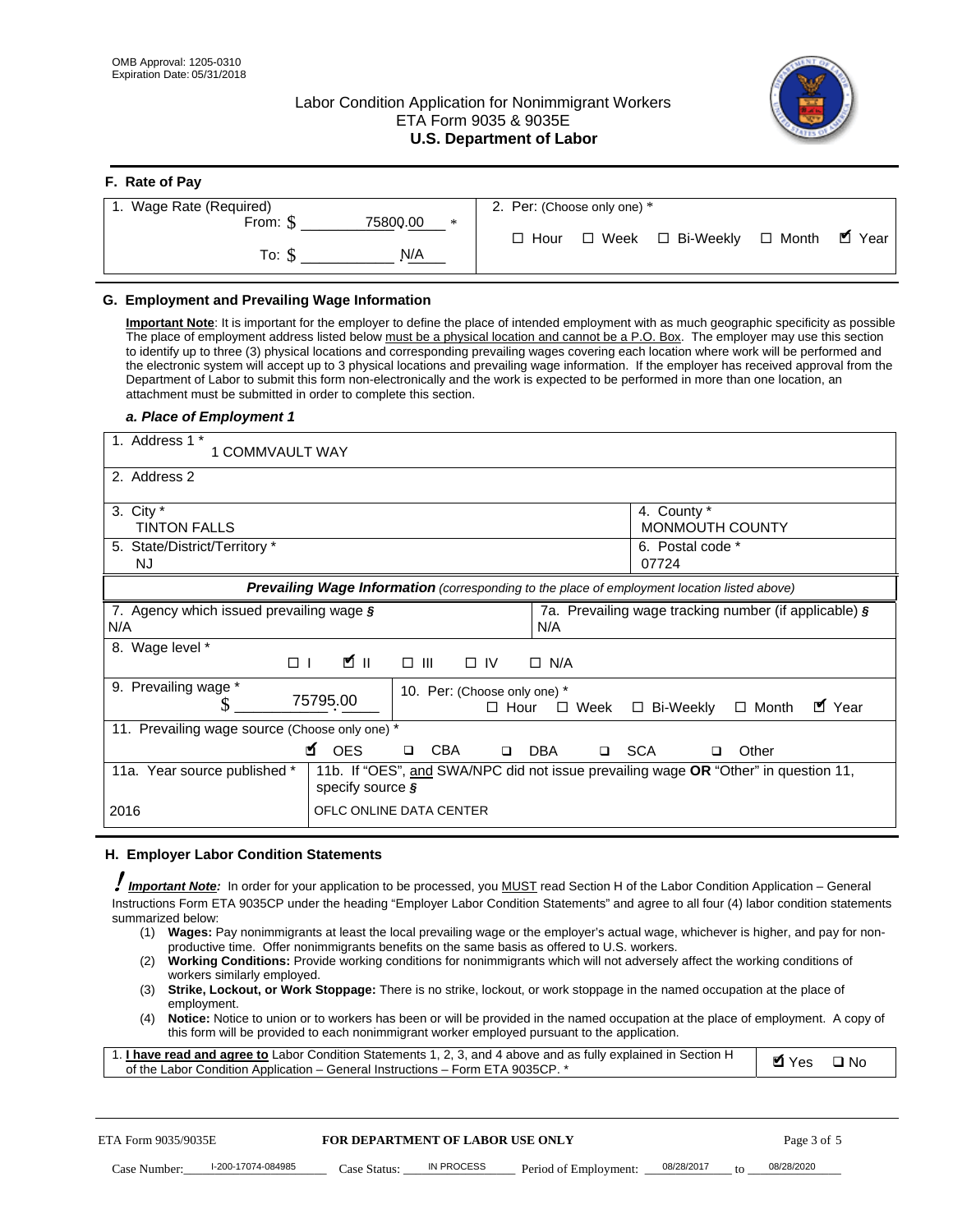

#### **I. Additional Employer Labor Condition Statements – H-1B Employers ONLY**

!**Important Note***:* In order for your H-1B application to be processed, you MUST read Section I – Subsection 1 of the Labor Condition Application – General Instructions Form ETA 9035CP under the heading "Additional Employer Labor Condition Statements" and answer the questions below.

#### *a. Subsection 1*

| 1. Is the employer H-1B dependent? $\S$                                                                                                                                                                                                 | Myes                                          | $\Box$ No              |  |
|-----------------------------------------------------------------------------------------------------------------------------------------------------------------------------------------------------------------------------------------|-----------------------------------------------|------------------------|--|
| 2. Is the employer a willful violator? $\frac{1}{2}$                                                                                                                                                                                    | $\Box$ Yes                                    | <b>M</b> <sub>No</sub> |  |
| 3. If "Yes" is marked in questions 1.1 and/or 1.2, you must answer "Yes" or "No" regarding whether the<br>employer will use this application ONLY to support H-1B petitions or extensions of status for exempt H-1B<br>nonimmigrants? § | $\blacksquare$ Yes $\square$ No $\square$ N/A |                        |  |

**If you marked "Yes" to questions I.1 and/or I.2 and "No" to question I.3, you MUST read Section I – Subsection 2 of the Labor Condition Application – General Instructions Form ETA 9035CP under the heading "Additional Employer Labor Condition Statements" and indicate your agreement to all three (3) additional statements summarized below.** 

#### *b. Subsection 2*

- A. **Displacement:** Non-displacement of the U.S. workers in the employer's workforce
- B. **Secondary Displacement:** Non-displacement of U.S. workers in another employer's workforce; and
- C. **Recruitment and Hiring:** Recruitment of U.S. workers and hiring of U.S. workers applicant(s) who are equally or better qualified than the H-1B nonimmigrant(s).

| 4. I have read and agree to Additional Employer Labor Condition Statements A, B, and C above and as fully                  |      |
|----------------------------------------------------------------------------------------------------------------------------|------|
| explained in Section I – Subsections 1 and 2 of the Labor Condition Application – General Instructions Form ETA $\Box$ Yes | ∩ N∩ |
| 9035CP. $\delta$                                                                                                           |      |

# **J. Public Disclosure Information**

!**Important Note***:* You must select from the options listed in this Section.

| Public disclosure information will be kept at: * | Employer's principal place of business<br>$\Box$ Place of employment |
|--------------------------------------------------|----------------------------------------------------------------------|
|--------------------------------------------------|----------------------------------------------------------------------|

#### **K. Declaration of Employer**

*By signing this form, I, on behalf of the employer, attest that the information and labor condition statements provided are true and accurate;*  that I have read sections H and I of the Labor Condition Application – General Instructions Form ETA 9035CP, and that I agree to comply with *the Labor Condition Statements as set forth in the Labor Condition Application – General Instructions Form ETA 9035CP and with the Department of Labor regulations (20 CFR part 655, Subparts H and I). I agree to make this application, supporting documentation, and other records available to officials of the Department of Labor upon request during any investigation under the Immigration and Nationality Act. Making fraudulent representations on this Form can lead to civil or criminal action under 18 U.S.C. 1001, 18 U.S.C. 1546, or other provisions of law.* 

| 1. Last (family) name of hiring or designated official * | 2. First (given) name of hiring or designated official * |                                 | 3. Middle initial * |
|----------------------------------------------------------|----------------------------------------------------------|---------------------------------|---------------------|
| <b>VIDYADHARAN</b>                                       | <b>SANJAY</b>                                            |                                 | <b>NA</b>           |
| 4. Hiring or designated official title *                 |                                                          |                                 |                     |
| <b>GENERAL COUNSEL</b>                                   |                                                          |                                 |                     |
| 5. Signature *                                           |                                                          | 6. Date signed *                |                     |
|                                                          |                                                          |                                 |                     |
|                                                          |                                                          |                                 |                     |
|                                                          |                                                          |                                 |                     |
|                                                          |                                                          |                                 |                     |
| FOR DEPARTMENT OF LABOR USE ONLY<br>ETA Form 9035/9035E  |                                                          |                                 | Page 4 of 5         |
| I-200-17074-084985<br>Case Number<br>Case Status:        | IN PROCESS<br>Period of Employment:                      | 08/28/2017<br>$\mathsf{t} \cap$ | 08/28/2020          |